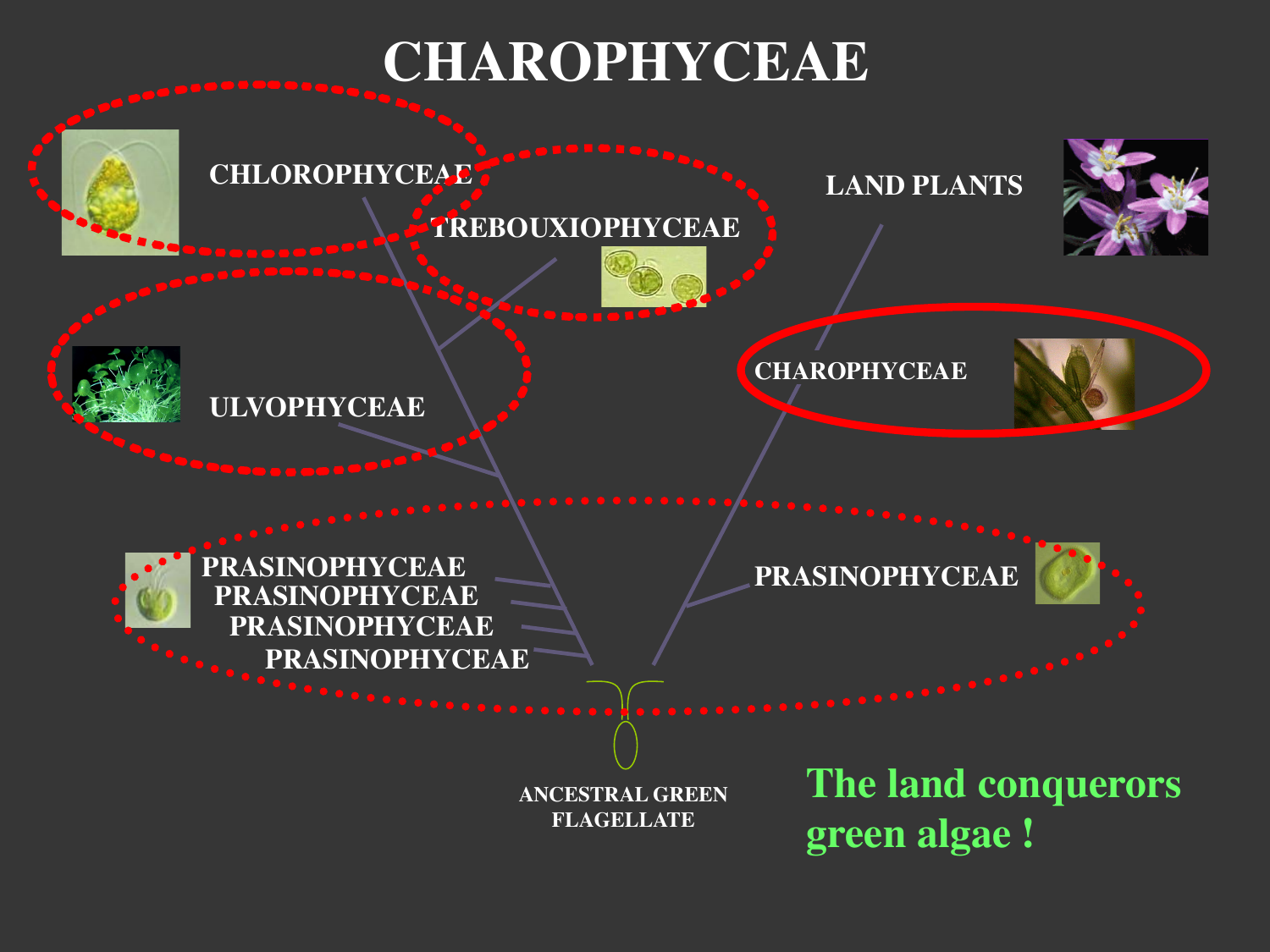- 1. Freshwater (and terrestrial)
- 2. Unicells, filaments, heterotrichous filaments
- 3. Some with **phragmoplast** cell division
- **4. Parallel** basal bodies
- 5. Multilayered structures can be present (**MLS**s)
- 6. Advanced sexual reproduction
- 7. Complex morphology
- 8. Sleeping zygotes (hypnozygotes) produced
- 9. Life cycles with **zygotic meiosis**
- 10. Some of the most beautiful green algae!!!!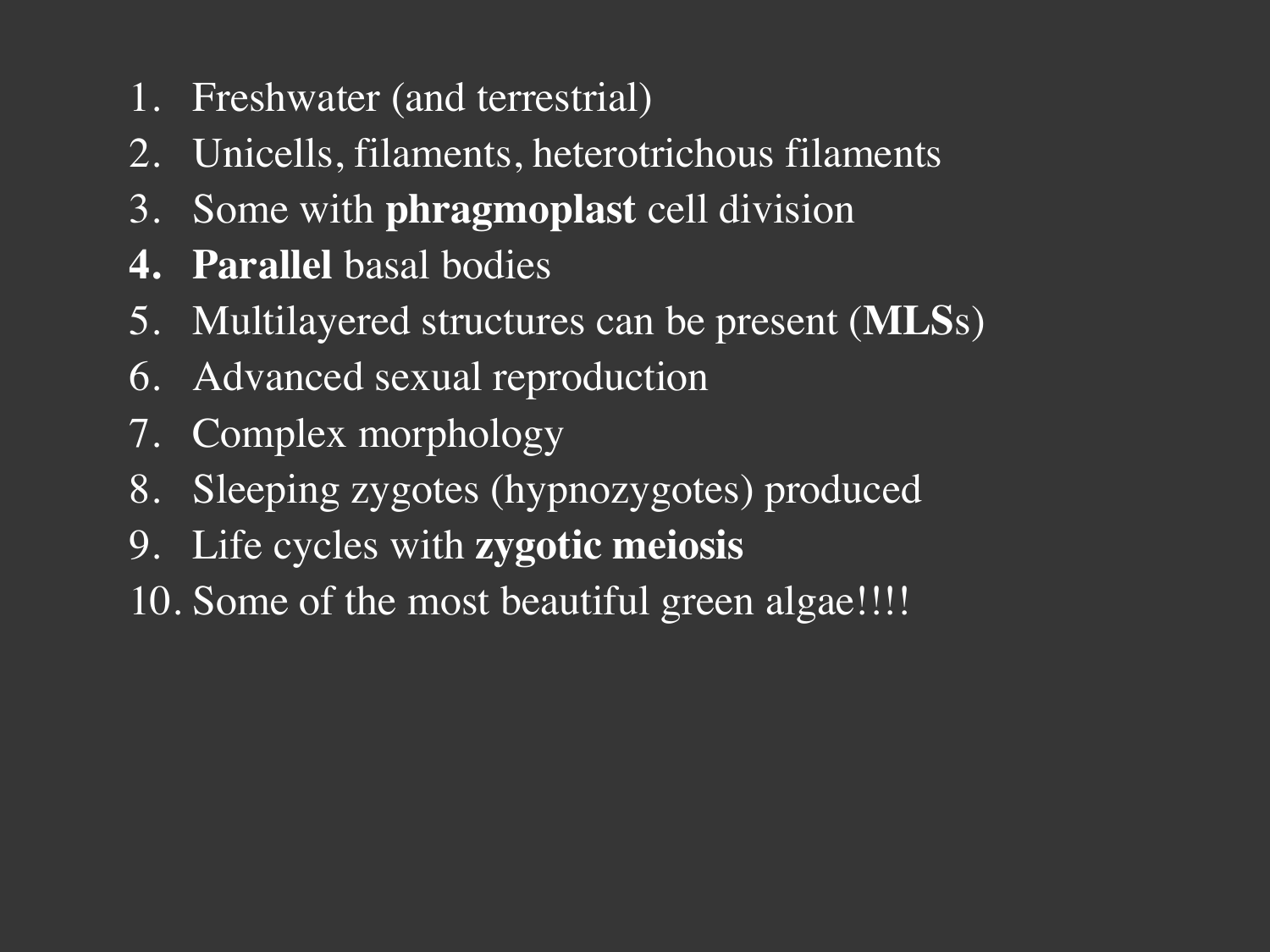#### **Seven lineages of Charophycean algae:**

*1.Mesostigma*: unicells, freshwater biflagellate

- **2.Chlorokybales**: Unicells in terrestrial/freshwater habitats
- **3.Klebsormidiales:** unicells, aggregations, unbranched filaments
- **4.Zygnematales:** unicells (sacoderm desmids) or unbranched filaments (*Spirogyra*), no flagellated cells, sex by conjugation (amoeboid gametes); outer walls lacking pores
- **5.Desmidiales**: aka placoderm desmids, cell walls with pores, constricted in the middle, sex by conjugation
- **6.Coleochaetales:** heterotrichous filaments, advanced oogamy
- **7.Charales:** large thalli, heterotrichous filaments with apical growth, and a magnificent, advanced sexual reproduction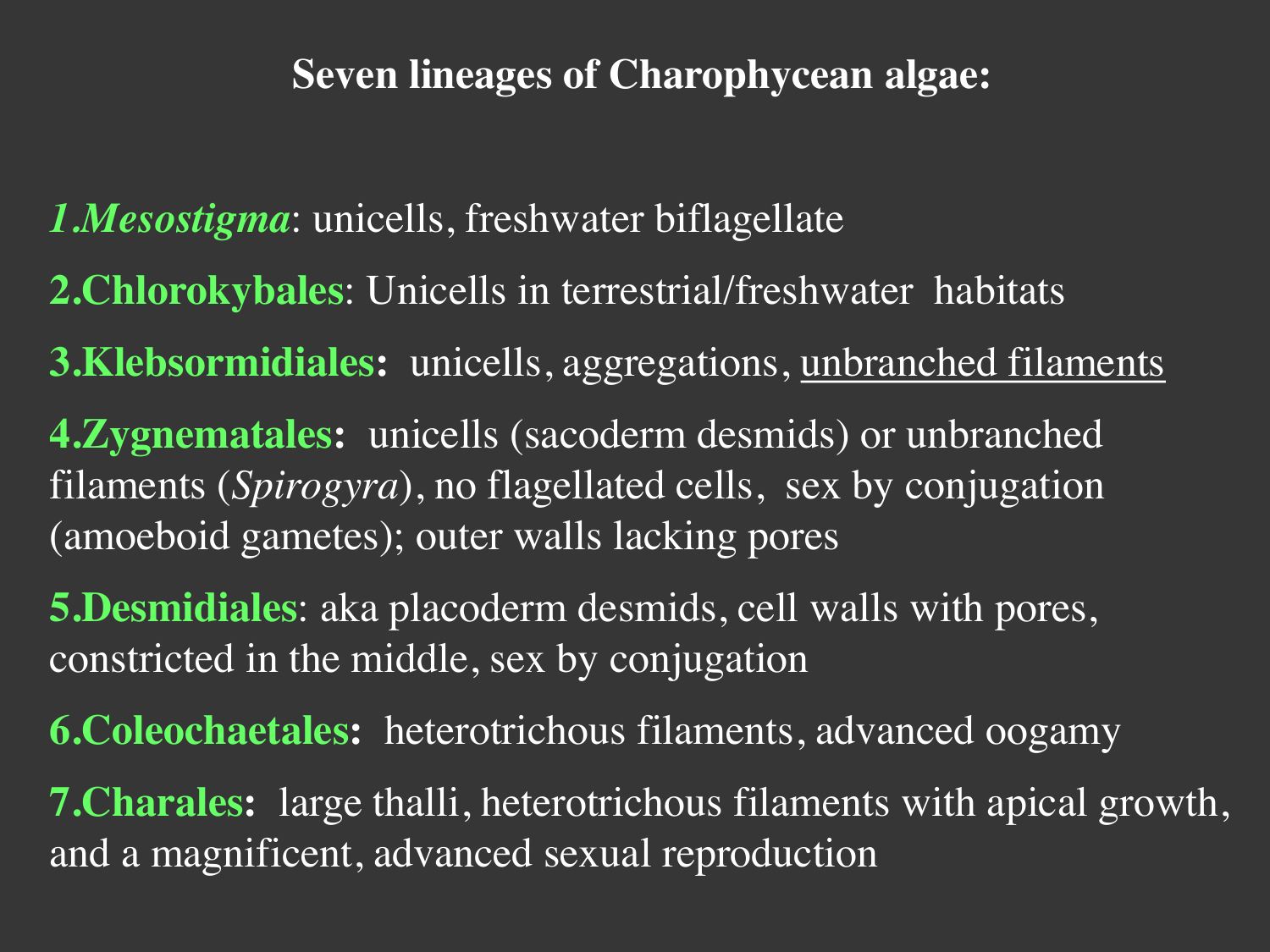**1.** *Mesostigma*: unicellular freshwater biflagellate One species: *Mesostigma viridis* Two layers of scales covering the cell Basal to the charophycean lineage!



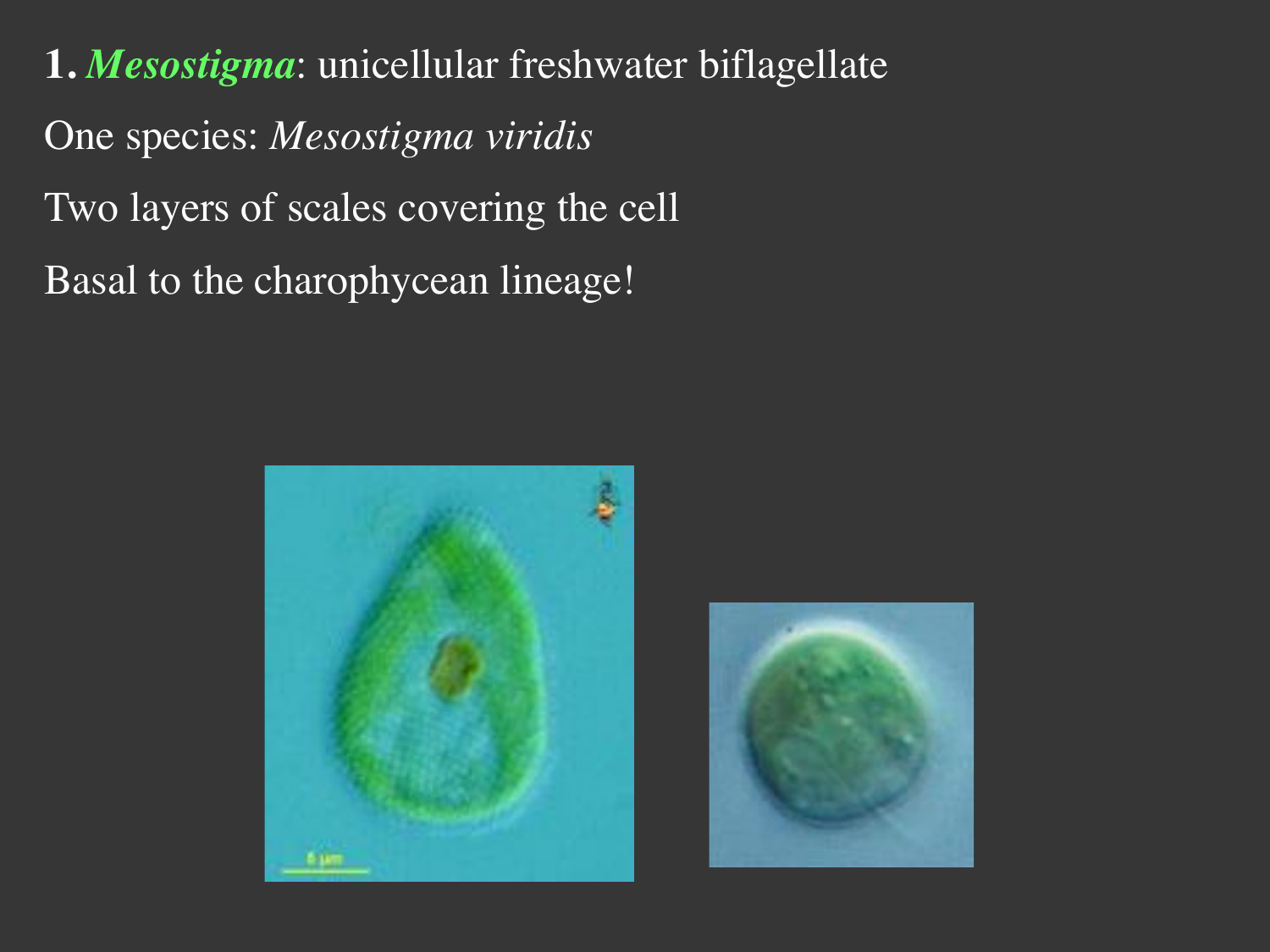# **2. CHLOROKYBALES (1 species)** *Chlorokybus atmophyticus* **Rare soil alga forming sarcinoid colonies**

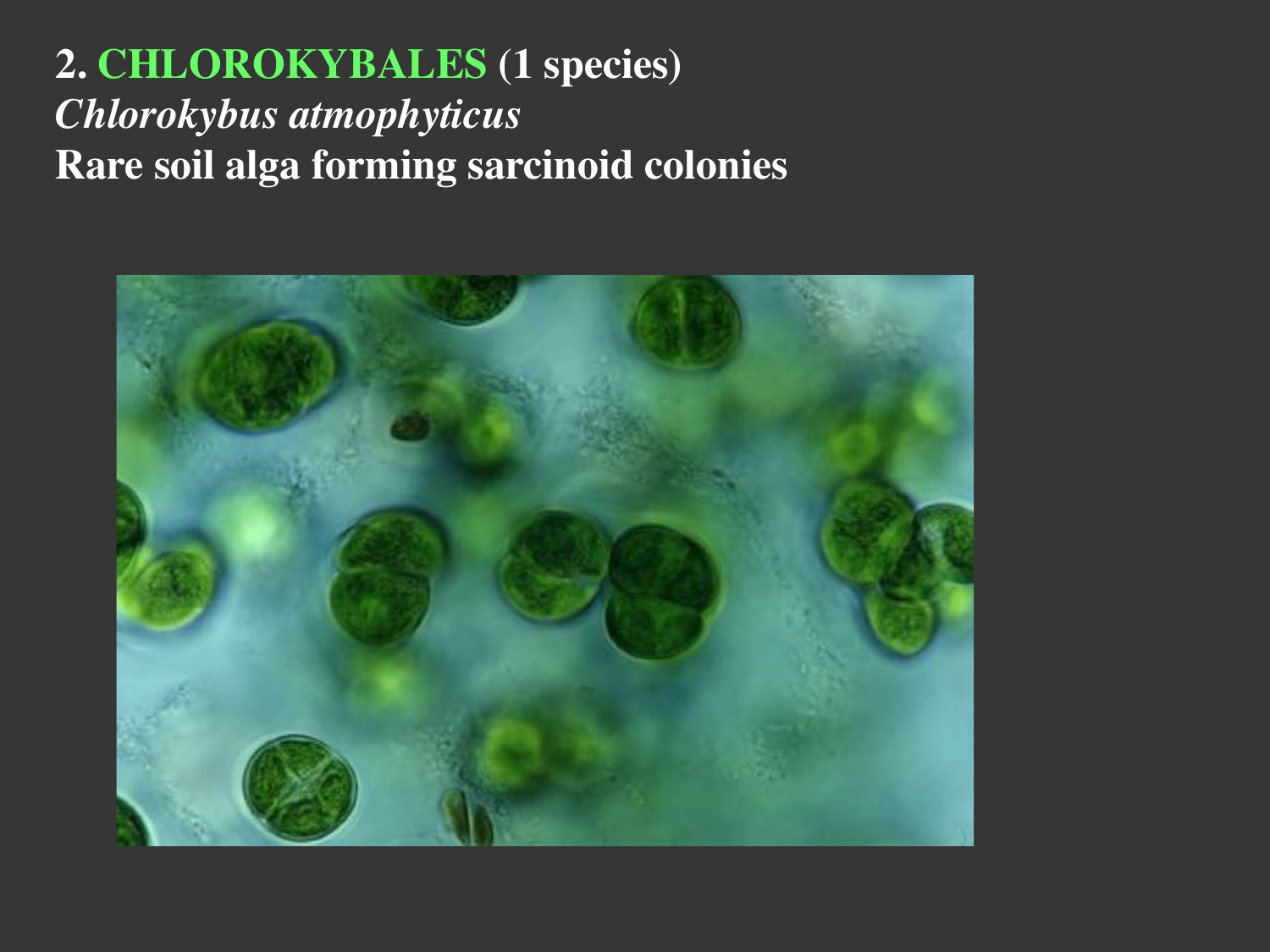## 3. **Klebsormidiales:** unicells, aggregations, unbranched filaments





NIES-530 Stichococcus bacillaris

 $10 \mu m$ 





*Klebsormidium*



*Stichococcus Raphidonema*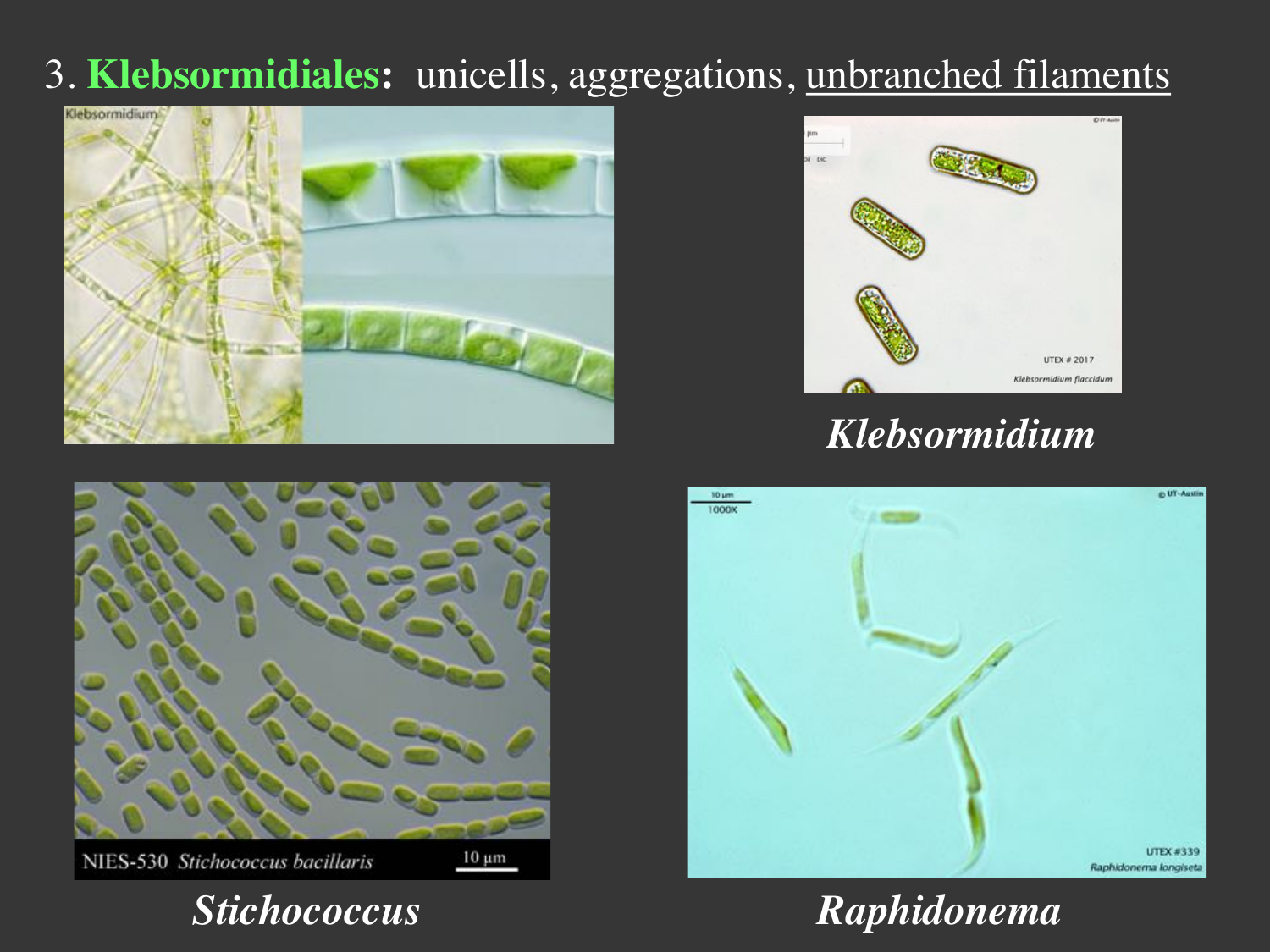# **4. Zygnematales**

- Unicells or unbranched filaments
- no flagellated cells EVER (NOT EVER),
- sex by conjugation (amoeboid gametes)
- Usually classified in 2 groups:

| Unicells    | <b>Saccoderm Desmids</b> |
|-------------|--------------------------|
| Filamentous | Zygnemataceae            |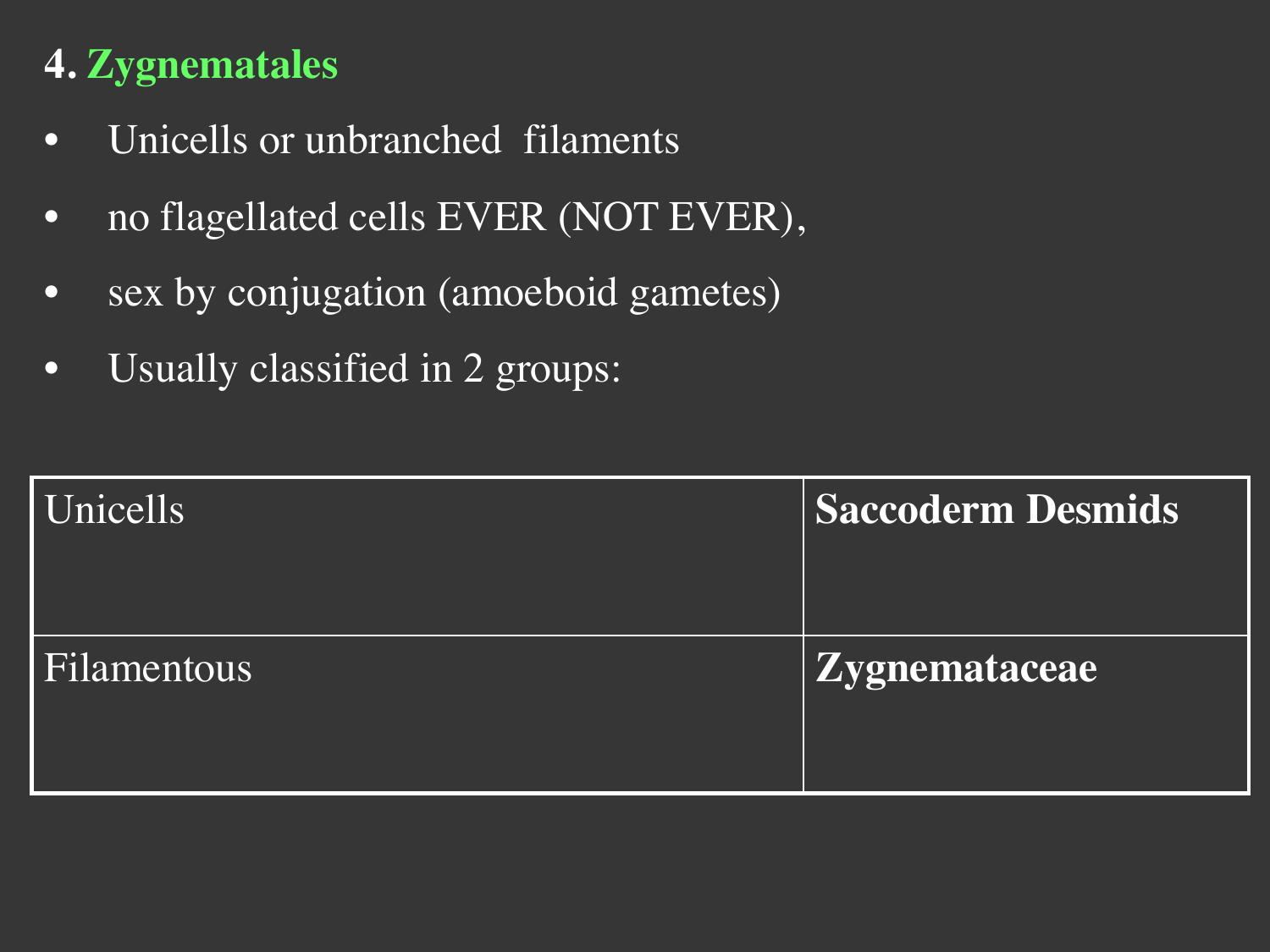## a) Saccoderm desmids (homogenous cell walls without pores)







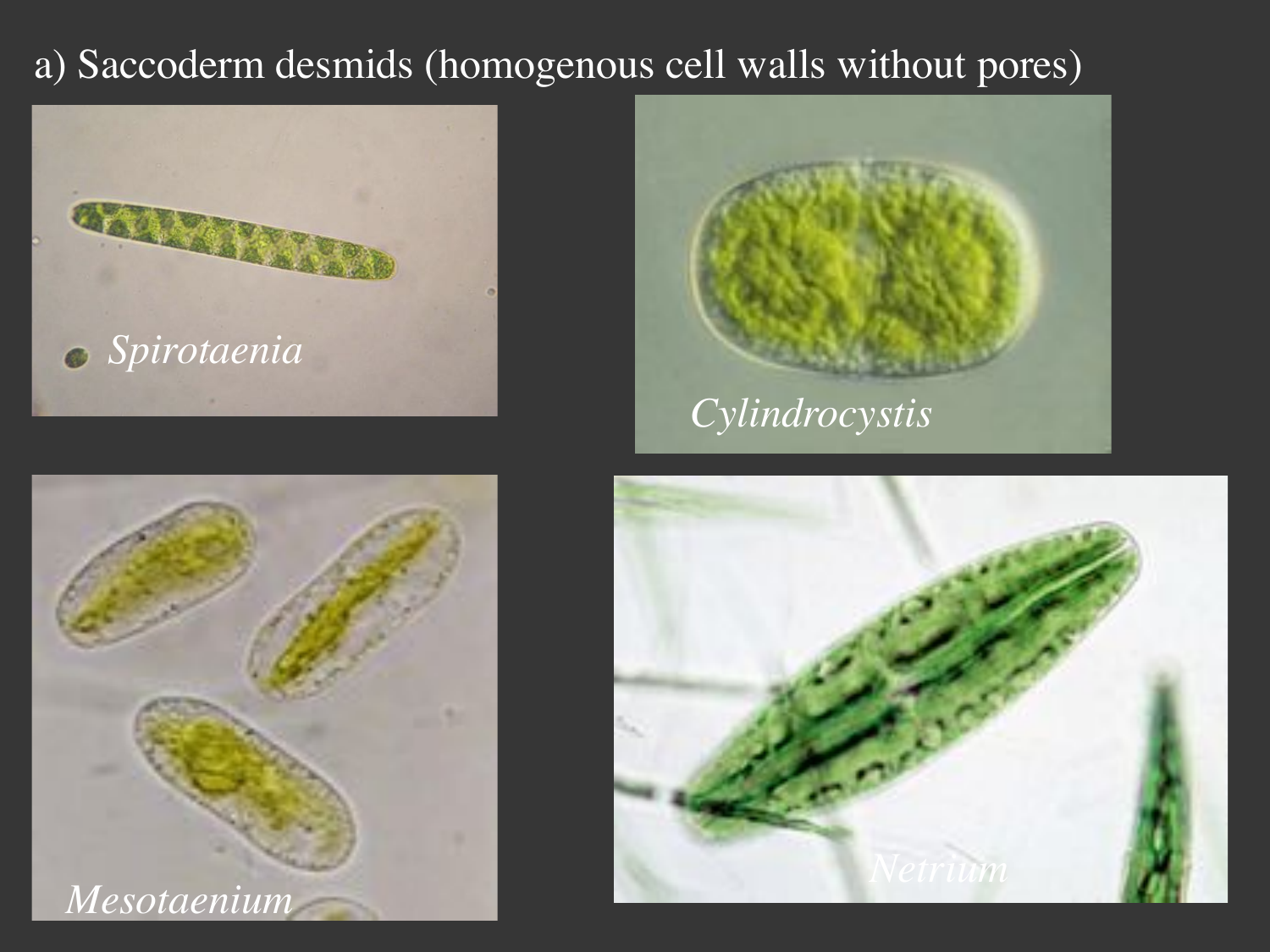## c) Zygnemataceae: filamentous forms



Female Gamete

Fusion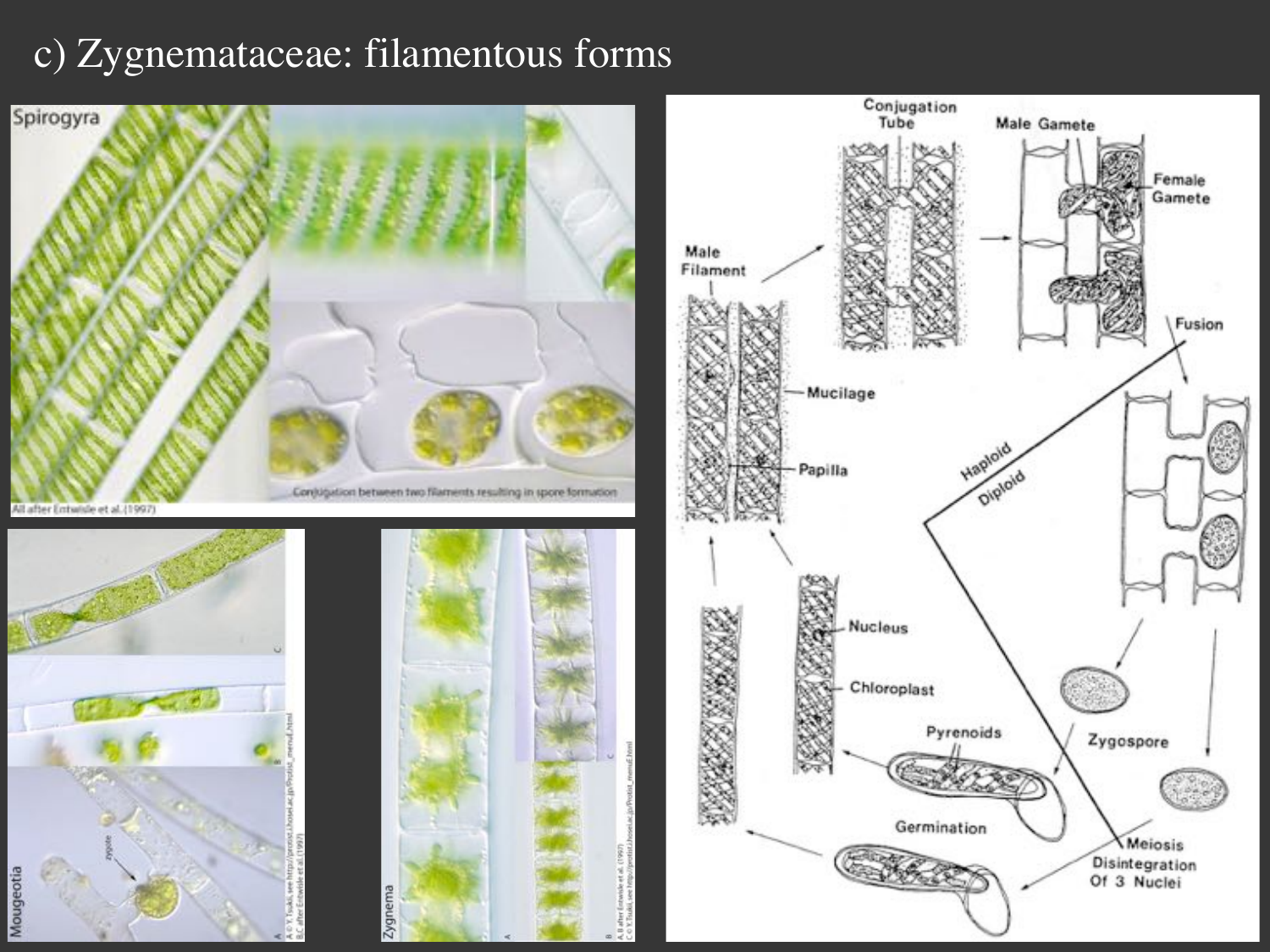# **5. Desmidiales or Placcoderm Desmids**

Unicellular and pseudofilamentous forms Cell walls with pores and highly ornamented Cells divided in two semicells united by an isthmus





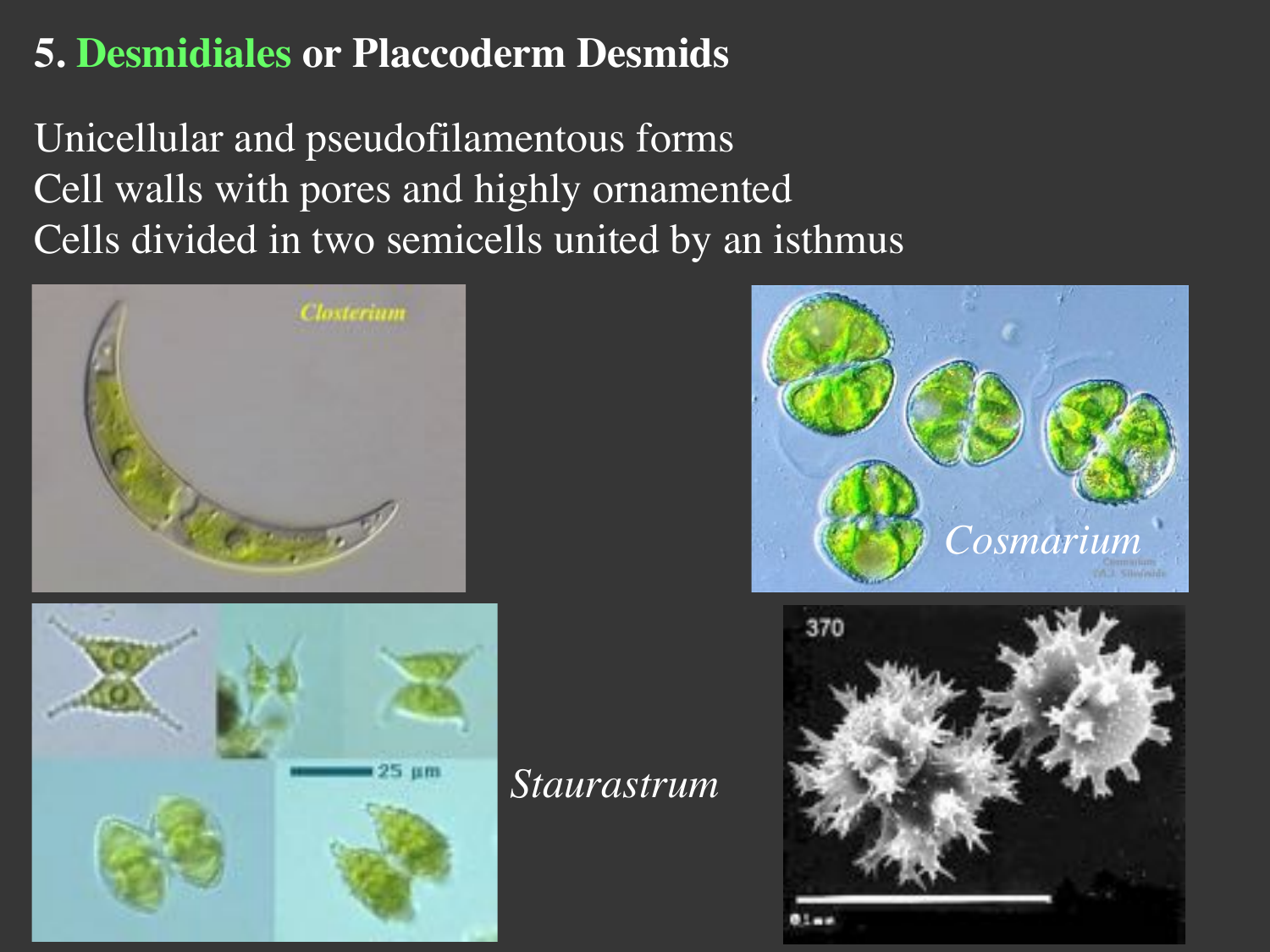#### **More Desmids galore!!!**





#### *Desmidium*



# Hypnozygotes

*Micrasterias*

**The snow-flake green alga!**

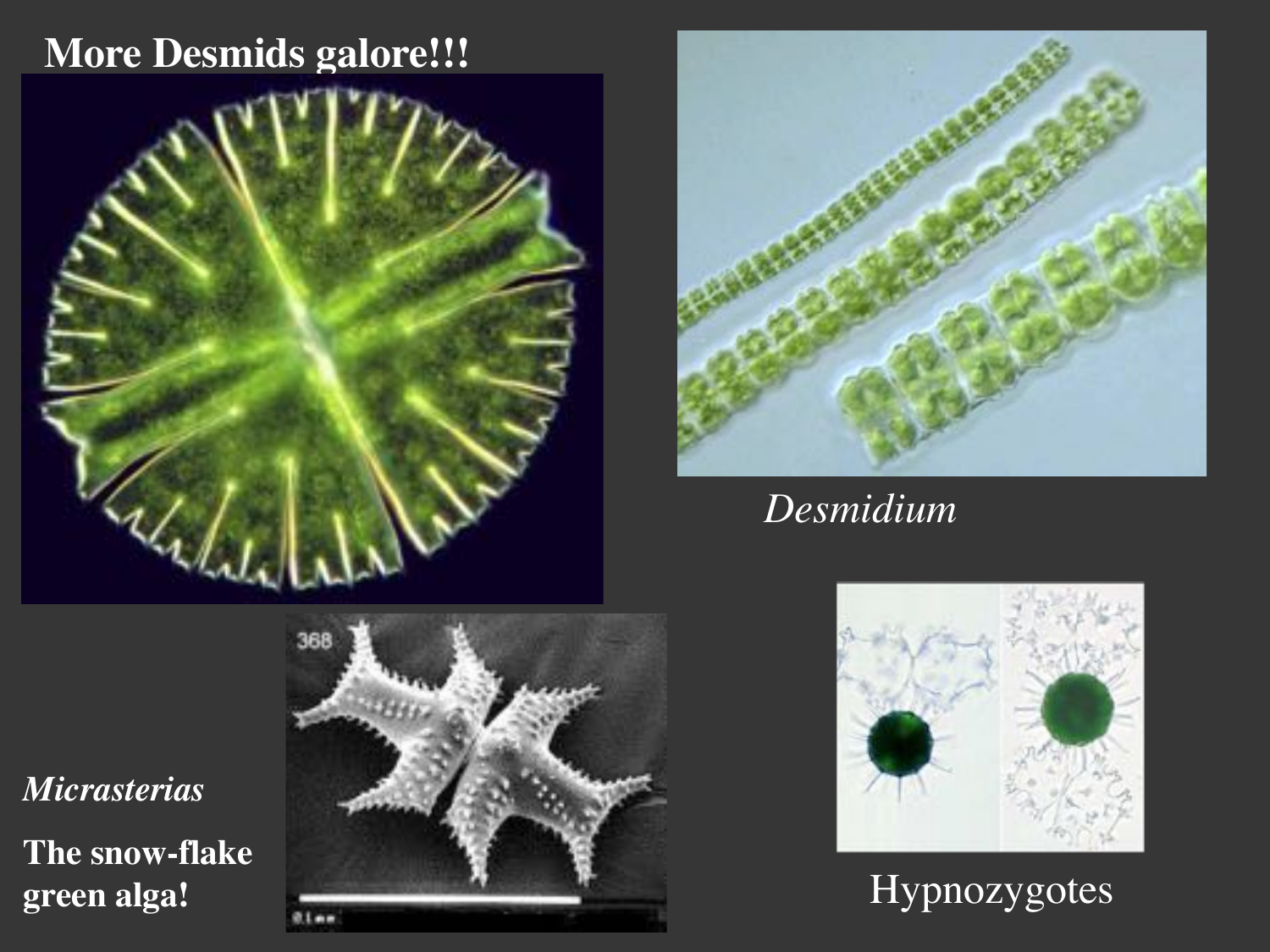# **6. Coleochaetales:** *The genus Coleochaete*

•*Coleochaete* grows as an epiphyte on larger algae and freshwater plants •Heterotrichous filaments and parenchyma forming a discoid thallus •Hair cells common

•Advanced oogamy with retention of zygote inside a protective covering

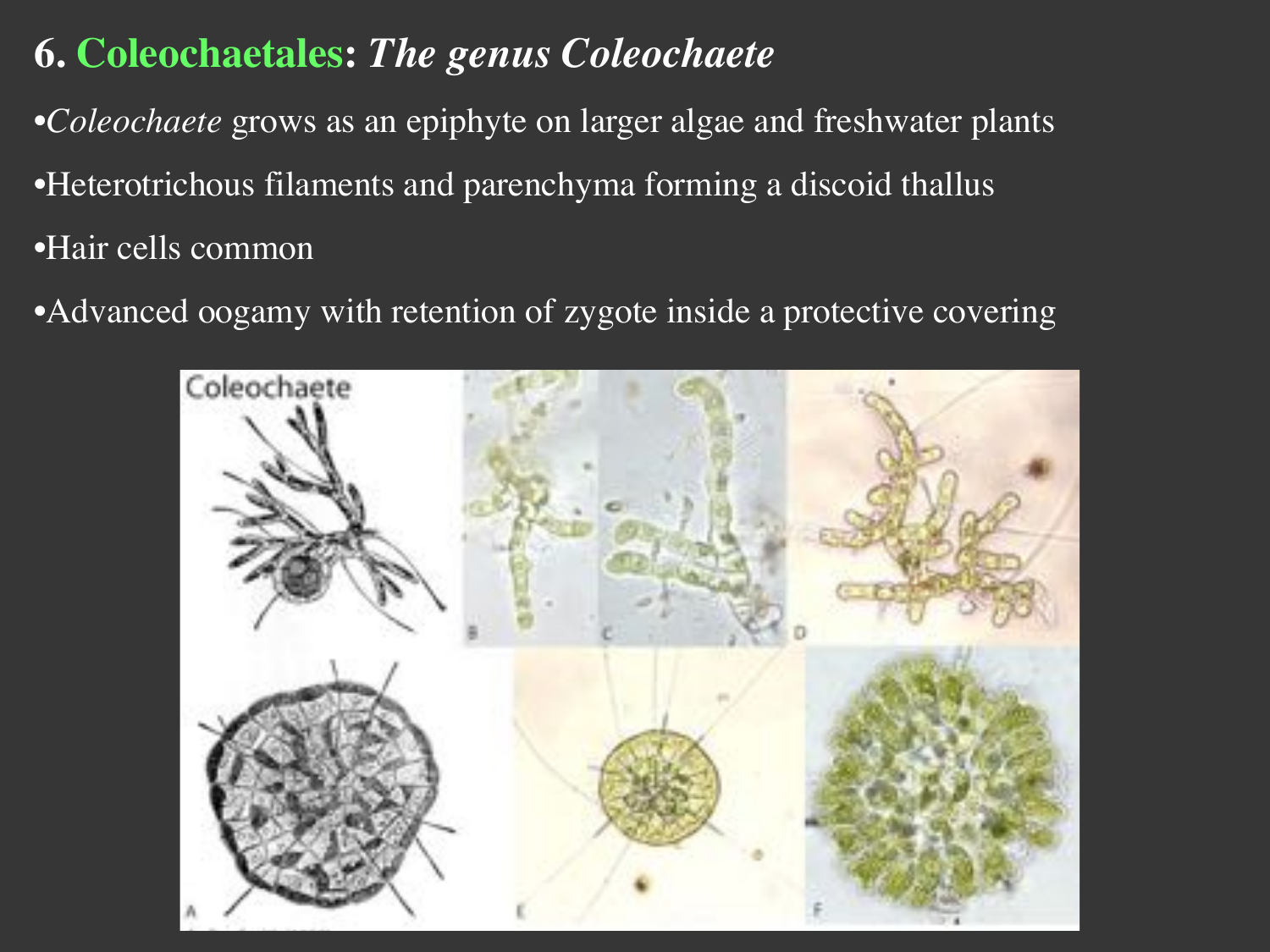**7. Charales** (stoneworts, muskgrass, bassweeds, or brittleworts) •Large thallus, up to 50 cm or more, in lakes or ponds •Heterotrichous filaments with apical growth •Some with calcified thallus •Magnificent, advanced sexual reproduction!



# **Fossil gyragonites**



## **Sperm or Antherozoid**

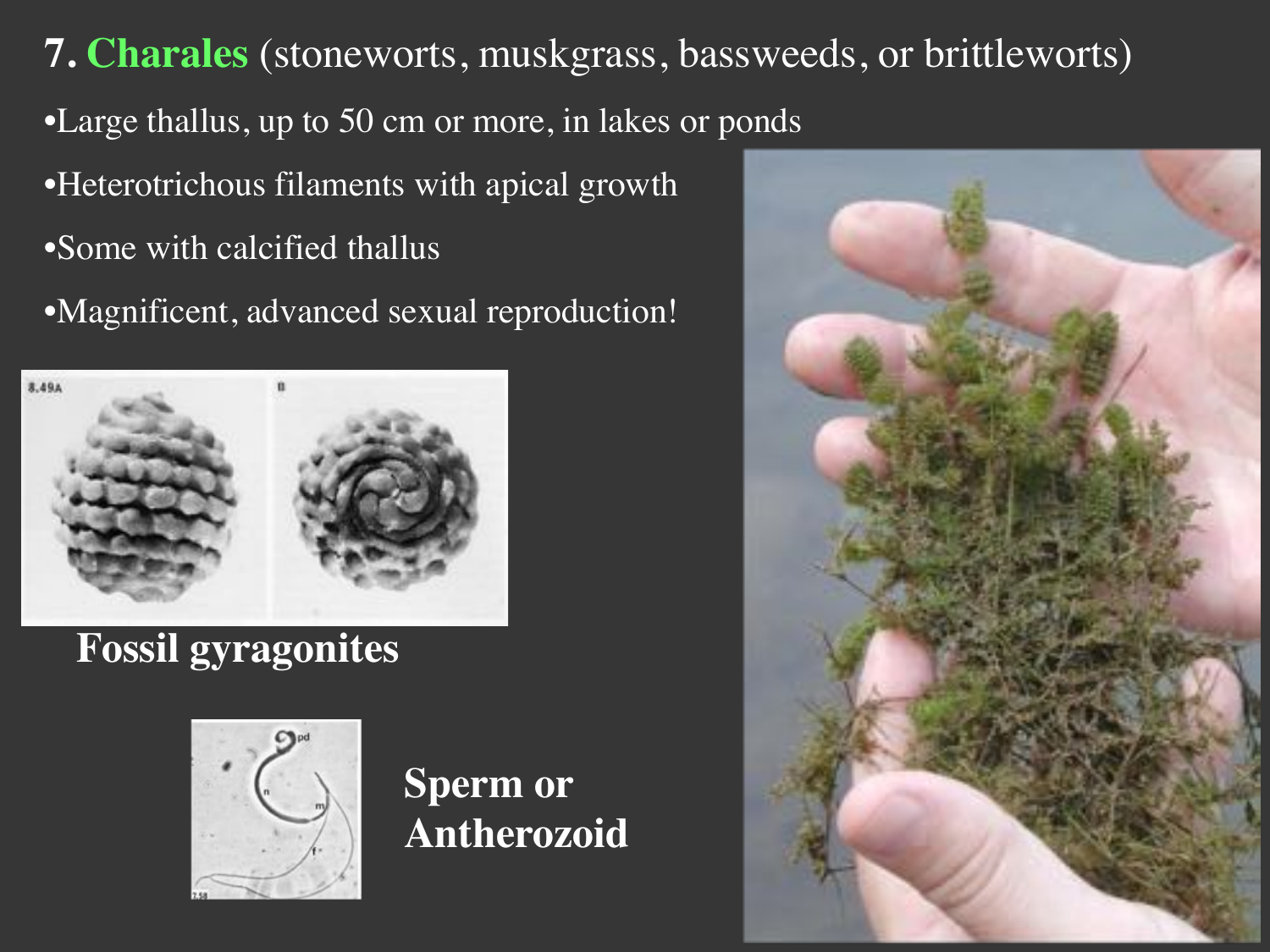**Charales: Vegetative Morphology** •Apical meristematic cell •Axis with Nodes and Internodes •Internodal cell large sometimes covered with Cortical cells

•Basal colorless rhizoids

# **Apical Cell**



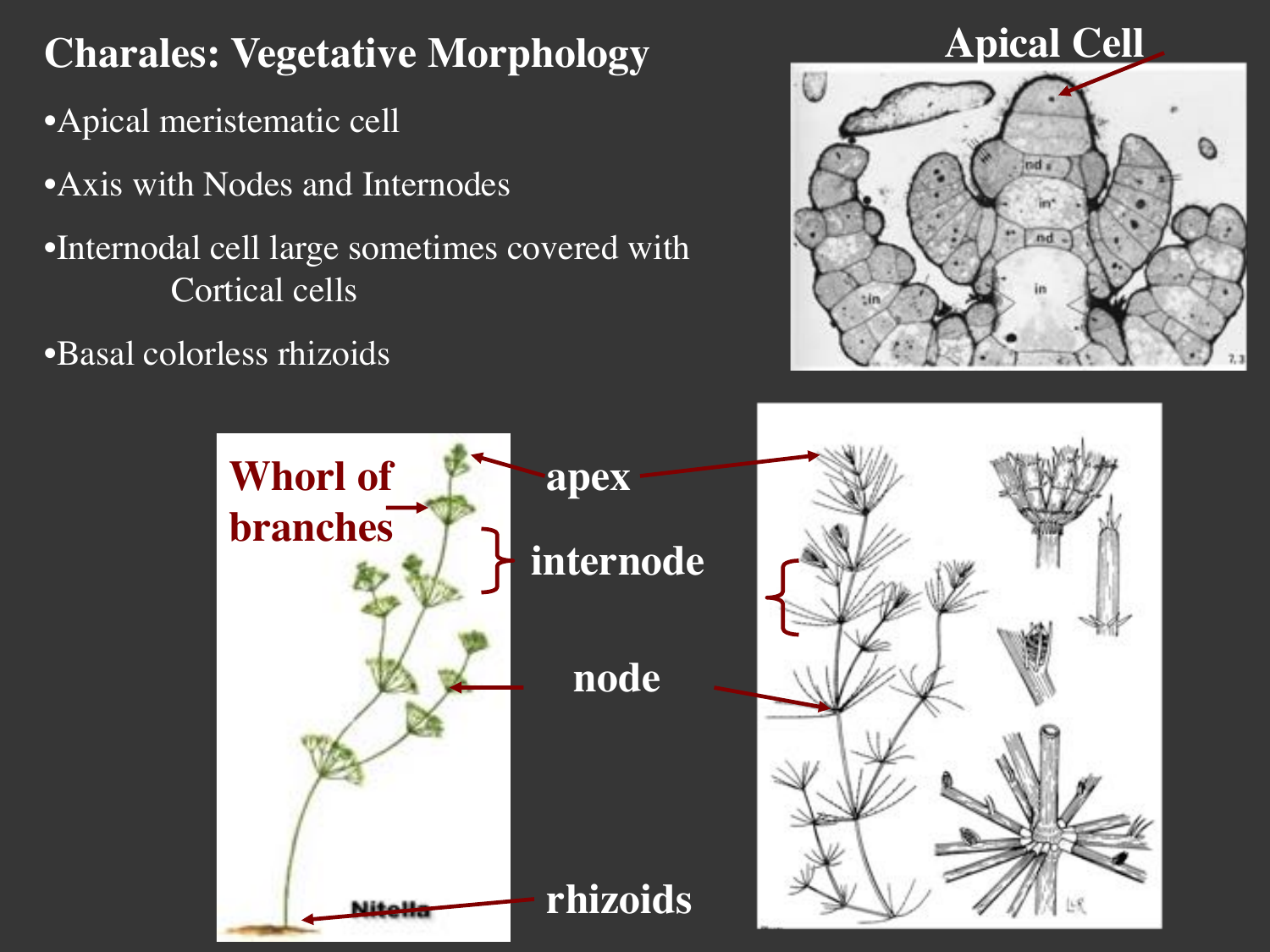#### **Charales: Reproduction**

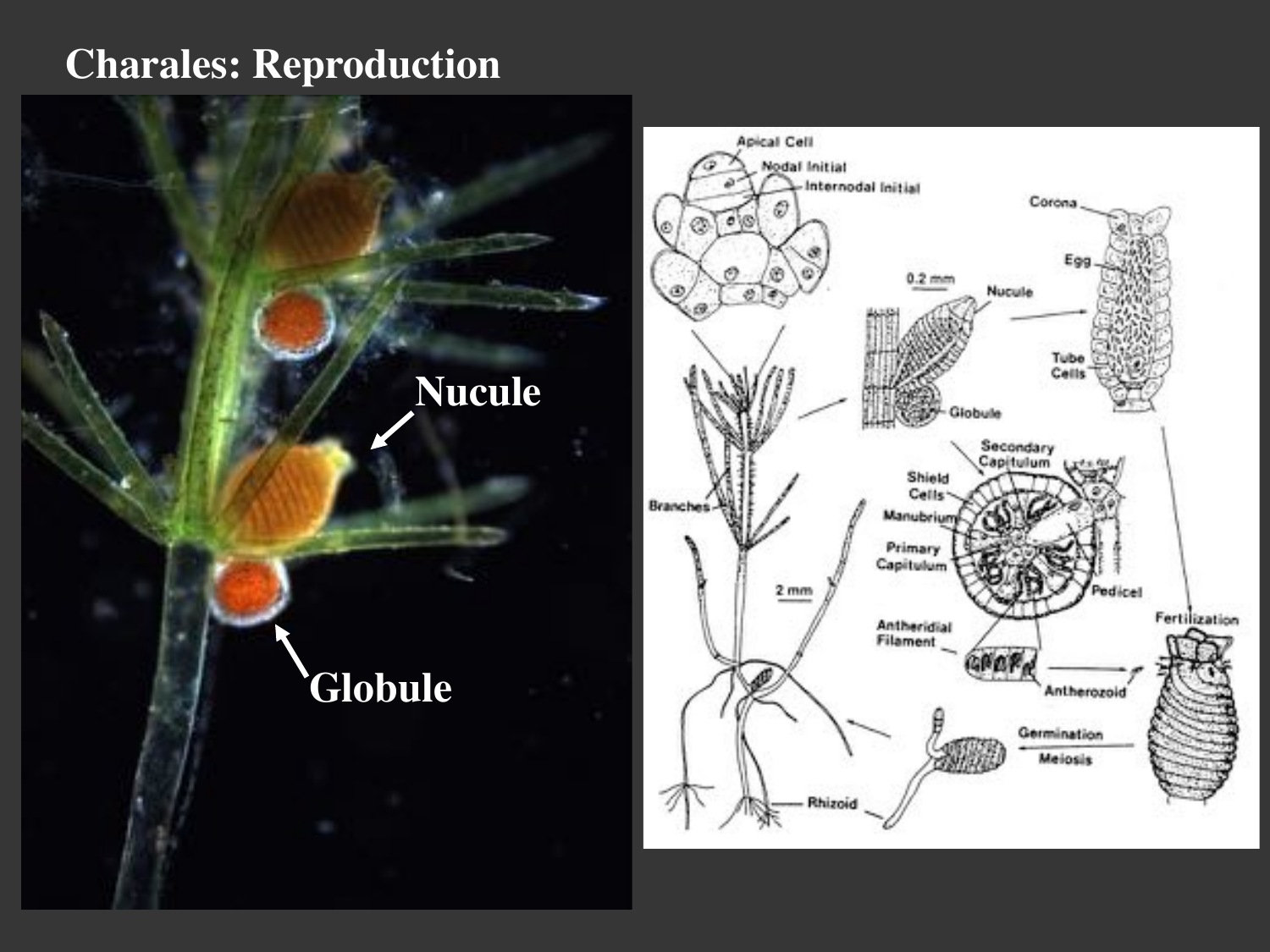# **THE BIG FOUR FOR CHLOROPHYTA**

- **1. Pigments: Chlorophylls** *a* **and** *b*
- **2. Storage products: Starch**
- **3. Cell wall: Cellulose, scales, calcified, or naked**
- **4. Flagella:Multiples of 2, isokont, acrokont, and acronematic, or stephanokont**